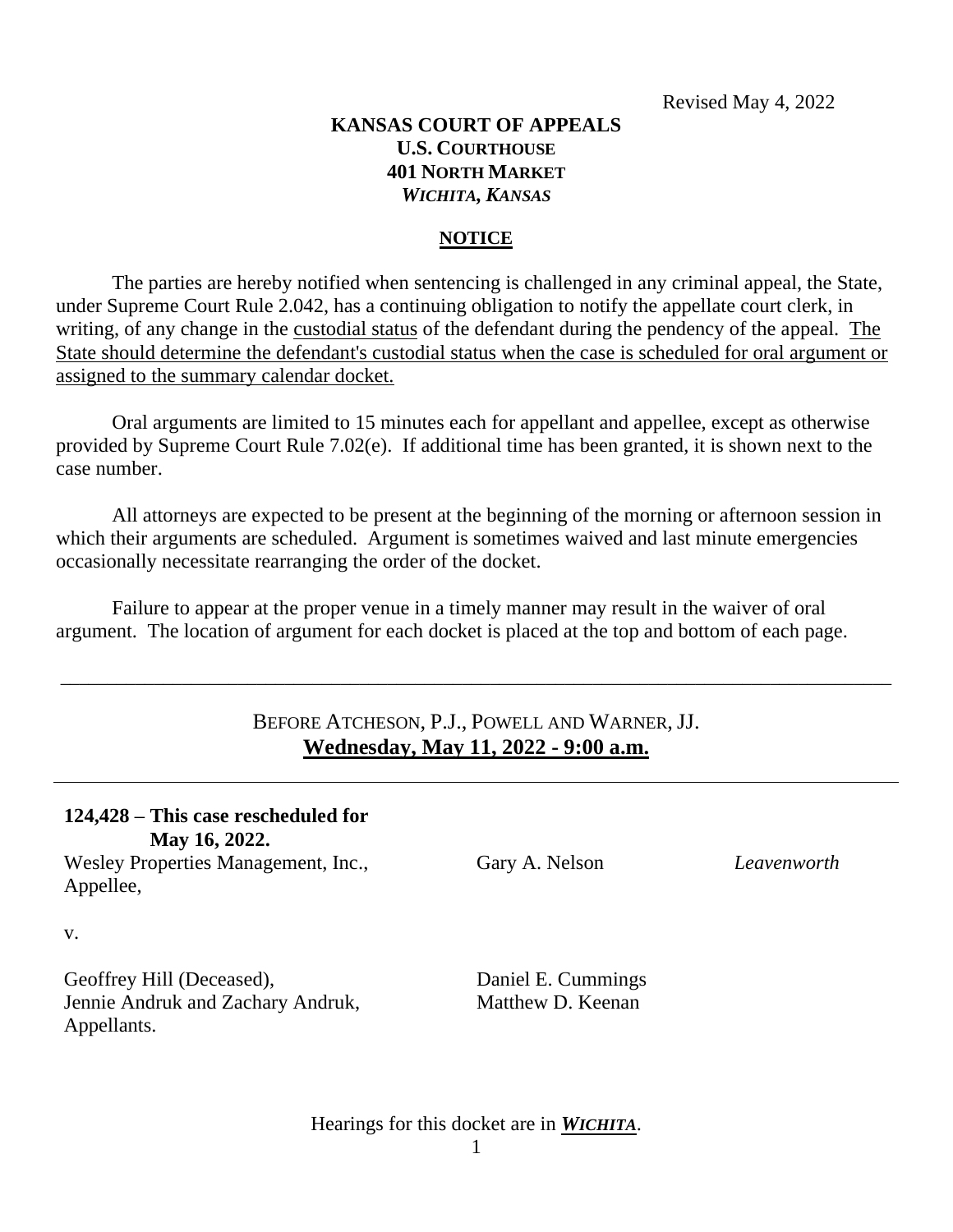## **KANSAS COURT OF APPEALS U.S. COURTHOUSE 401 NORTH MARKET** *WICHITA, KANSAS*

# BEFORE ATCHESON, P.J., POWELL AND WARNER, JJ. **Wednesday, May 11, 2022 - 9:00 a.m.,** *continued*

| 124,357                                                                      |                         |               |  |
|------------------------------------------------------------------------------|-------------------------|---------------|--|
| Raymond L. Miller, as Guardian and<br>Conservator of Regina Kay Miller,      | Kaylea D. Knappenberger | Sedgwick      |  |
| an Adult with an Impairment, Appellant,                                      |                         |               |  |
| V.                                                                           |                         |               |  |
| Hutchinson Regional Medical Center,<br>Defendant,<br>and                     |                         |               |  |
| The Estate of James A. Isaac, M.D.,                                          | Brian L. White          |               |  |
| by and through its Special Administrator,<br>Gregory James Isaac, Appellees. | Mark R. Maloney         |               |  |
| 123,667                                                                      |                         |               |  |
| Ronald G. Seibel,<br>Appellant,                                              | Terry L. Malone         | <b>Butler</b> |  |
| V.                                                                           |                         |               |  |
| Donald D. Seibel and Judy Seibel,<br>Appellees.                              | Derek S. Casey          |               |  |
| 124,485                                                                      |                         |               |  |
| Ryan Schremmer, Appellant,                                                   | Larry G. Michel         | Ellis         |  |
| V.                                                                           |                         |               |  |
| Farmers Insurance Company, Inc., et al.,<br>Appellees.                       | James R. Holland II     |               |  |
| Hearings for this docket are in <i>WICHITA</i> .                             |                         |               |  |